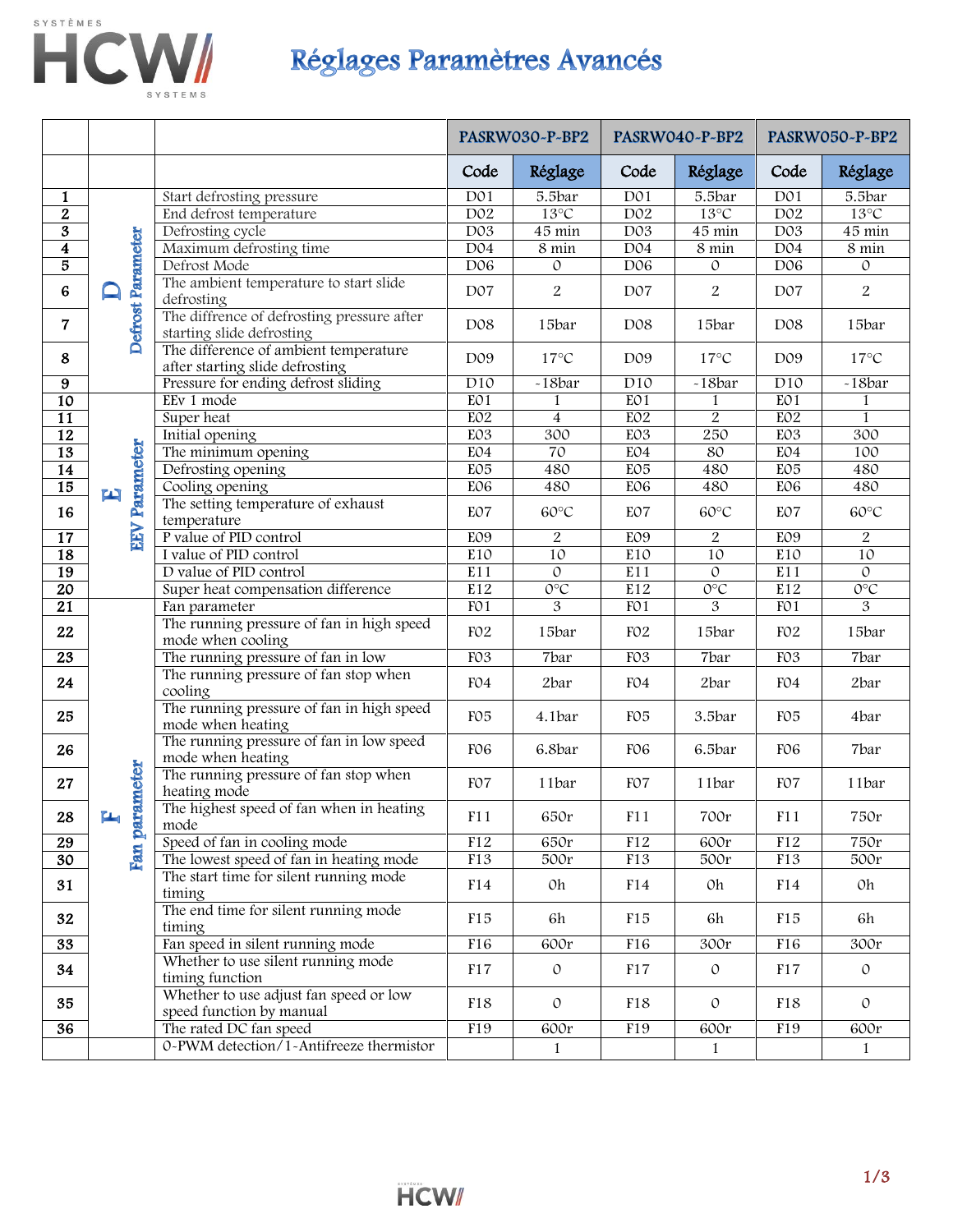|                 |                          |                                                                                                           | Code             | Réglage                | Code             | Réglage               | Code             | Réglage                |
|-----------------|--------------------------|-----------------------------------------------------------------------------------------------------------|------------------|------------------------|------------------|-----------------------|------------------|------------------------|
| $\overline{37}$ |                          | disable automatic restart function(0-no/1-yes)                                                            | H <sub>0</sub> 1 |                        | H <sub>0</sub> 1 |                       | H <sub>0</sub> 1 |                        |
| 38              |                          | Mode (0-cooling mode only/1-automatic<br>heating and cooling modes/2-heating mode only                    | H <sub>02</sub>  | $\boldsymbol{2}$       | H02              | $\overline{2}$        | H <sub>02</sub>  | $\overline{2}$         |
| 39              |                          | Temperature unit (0- $\text{°C}$ ) /1- $\text{°F}$ )                                                      | H <sub>03</sub>  | $\mathbf{1}$           | H03              | $\mathbf{1}$          | H03              | $\mathbf{1}$           |
| 40              |                          | The minimum frequency of compressor in<br>heating mode                                                    | H <sub>06</sub>  | 30Hz                   | H <sub>06</sub>  | 30Hz                  | H <sub>06</sub>  | 30Hz                   |
| 41              |                          | The minimum frequency of compressor in<br>cooling mode                                                    | H <sub>0</sub> 7 | 20Hz                   | H <sub>0</sub> 7 | 30Hz                  | H <sub>0</sub> 7 | 20Hz                   |
| 42              |                          | The maximum frequency of compressor in<br>heating mode                                                    | H <sub>08</sub>  | 95Hz                   | H08              | 100Hz                 | H8               | 95Hz                   |
| 43              |                          | The maximum frequency of compressor in<br>cooling mode                                                    | H <sub>0</sub> 9 | 75Hz                   | H <sub>0</sub> 9 | 85Hz                  | H <sub>0</sub> 9 | 65Hz                   |
| 44              |                          | The time of delay constant temperature for<br>stopping unit                                               | H10              | 20min                  | H10              | 20min                 | H10              | 20min                  |
| 45              |                          | Delay time for testing the inlet temperature after<br>constant temperature stop unit in automatic<br>mode | H11              | 192min                 | H11              | 192min                | H11              | 192min                 |
| 46              |                          | Type of compressor                                                                                        | H12              | $28\,$                 | H12              | $\rm 28$              | H12              | $\sqrt{5}$             |
| 47              |                          | The frequency of compressor when defrosting                                                               | H13              | 70Hz                   | H13              | 80Hz                  | H13              | 80Hz                   |
| 48              |                          | The frequency adjust cycle of 0.2°C inlet water<br>difference                                             | H14              | 1                      | H14              | $\mathbf{1}$          | H14              | $\mathbf{1}$           |
| 49              |                          | Type of refrigerant (0-R410a/1-R407c)                                                                     | H16              | $\overline{2}$         | H <sub>16</sub>  | $\overline{2}$        | H <sub>16</sub>  | $\overline{2}$         |
| 50              |                          | The low ambient temperature for starting<br>compensation in cooling mode                                  | H17              | $15^{\circ}C$          | H17              | $15^{\circ}C$         | H17              | $15^{\circ}C$          |
| 51              |                          | The low ambient temperature for ending<br>compensation in cooling mode                                    | H18              | $5^{\circ}C$           | H18              | $^\circ \text{C}$     | H18              | $5^{\circ}$ C          |
| 52              |                          | The highest target frequency for low ambient<br>compensation in cooling mode                              | H19              | 40Hz                   | H19              | 85Hz                  | H19              | 65Hz                   |
| 53              | Parameter<br>工<br>System | The high ambient temperature for starting<br>compensation in cooling mode                                 | H <sub>20</sub>  | $35^{\circ}$ C         | H <sub>20</sub>  | $35^{\circ}$ C        | H <sub>20</sub>  | $35^{\circ}C$          |
| 54              |                          | The high ambient temperature for ending<br>compensation in cooling mode                                   | H21              | 43°C                   | H21              | $43^{\circ}C$         | H21              | 43°C                   |
| 55              |                          | The highest frequency for high ambient<br>compensation in cooling mode                                    | H <sub>22</sub>  | 55Hz                   | H <sub>22</sub>  | 55Hz                  | H <sub>22</sub>  | 55Hz                   |
| 56              |                          | The low ambient temperature for ending<br>compensation in heating mode                                    | H23              | $15^{\circ}C$          | H <sub>23</sub>  | $15^{\circ}C$         | H <sub>23</sub>  | $15^{\circ}C$          |
| 57              |                          | The low ambient temperature for ending<br>compensation in heating mode                                    | H <sub>24</sub>  | $-10^{\circ}C$         | H <sub>24</sub>  | $12^{\circ}C$         | H <sub>24</sub>  | $12^{\circ}\textrm{C}$ |
| 58              |                          | The highest target frequency for low ambient<br>compensation in heating mode                              | H <sub>25</sub>  | 90Hz                   | H <sub>25</sub>  | 90Hz                  | H <sub>25</sub>  | 75Hz                   |
| 59              |                          | The high ambient temperature for starting<br>compensation in heating mode                                 | H26              | $35^{\circ}$ C         | H <sub>26</sub>  | $35^{\circ}$ C        | H26              | $35^{\circ}$ C         |
| 60              |                          | The high ambient temperature for ending<br>compensation in heating mode                                   | H <sub>27</sub>  | $43^{\circ}\textrm{C}$ | H <sub>27</sub>  | $43^{\circ}C$         | H <sub>27</sub>  | 43°C                   |
| 61              |                          | The highest frequency for high ambient<br>compensation in heating mode                                    | H <sub>28</sub>  | 80Hz                   | H <sub>28</sub>  | 80Hz                  | H <sub>28</sub>  | 80Hz                   |
| 62              |                          | Maximum Pressure sensor value                                                                             | H29              | 20bar                  | H29              | 20bar                 | H29              | 20bar                  |
| 63              |                          | Minimum pressure sensor value                                                                             | H30              | Obar                   | H30              | Obar                  | H30              | Obar                   |
| 64              |                          | The ambient temperature for starting super heat<br>compensation                                           | H31              | $2^{\circ}\mathrm{C}$  | H31              | $2^{\circ}\mathrm{C}$ | H31              | $2^{\circ}C$           |
| 65              |                          | The ambient temperature for ending super heat<br>compensation                                             | H32              | -12°C                  | H32              | $-12\degree C$        | H32              | $-12^{\circ}C$         |
| 66              |                          | Maximum frequency of compressor in silent<br>mode                                                         | H33              | 50Hz                   | H33              | 50Hz                  | H33              | 50Hz                   |
| 67              |                          | The ambient temperature for stopping the heat<br>pump                                                     | H34              | $-15$                  | H34              | $-15$                 | H34              | $-15$                  |
| 68              |                          | The temperature difference for restart the<br>compressor                                                  | H35              | $\mathbf{1}$           | H35              | 1                     | H35              | $\mathbf{1}$           |
| 69              |                          | The start frequency when the compressor<br>restarts                                                       | H36              | 60Hz                   | H36              | 60Hz                  | H36              | 60Hz                   |
| 70              |                          | Unit address                                                                                              | H37              | $\mathbf{1}$           | H37              | $\mathbf{1}$          | H37              | $\mathbf{1}$           |
| $\overline{71}$ |                          | Pressure measurement                                                                                      | H38              | $\mathbf{1}$           | H38              | $\mathcal{O}$         | H38              | $\mathbf{1}$           |
| $\overline{72}$ |                          | Resonance point1                                                                                          | H <sub>39</sub>  | 0                      | H <sub>39</sub>  | $\overline{0}$        | H <sub>39</sub>  | $\overline{0}$         |
| $\overline{73}$ |                          | Resonance point2                                                                                          | H40              | $\mathcal O$           | H40              | $\mathcal O$          | H40              | $\circ$                |
| 74              |                          | Resonance point3                                                                                          | H41              | $\mathcal{O}$          | H41              | $\mathcal O$          | H41              | $\mathcal{O}$          |
| 75              |                          | Whether to enable the shop quick check mode                                                               | H42              | $\mathcal O$           | H42              | $\mathcal O$          | H42              | $\circ$                |